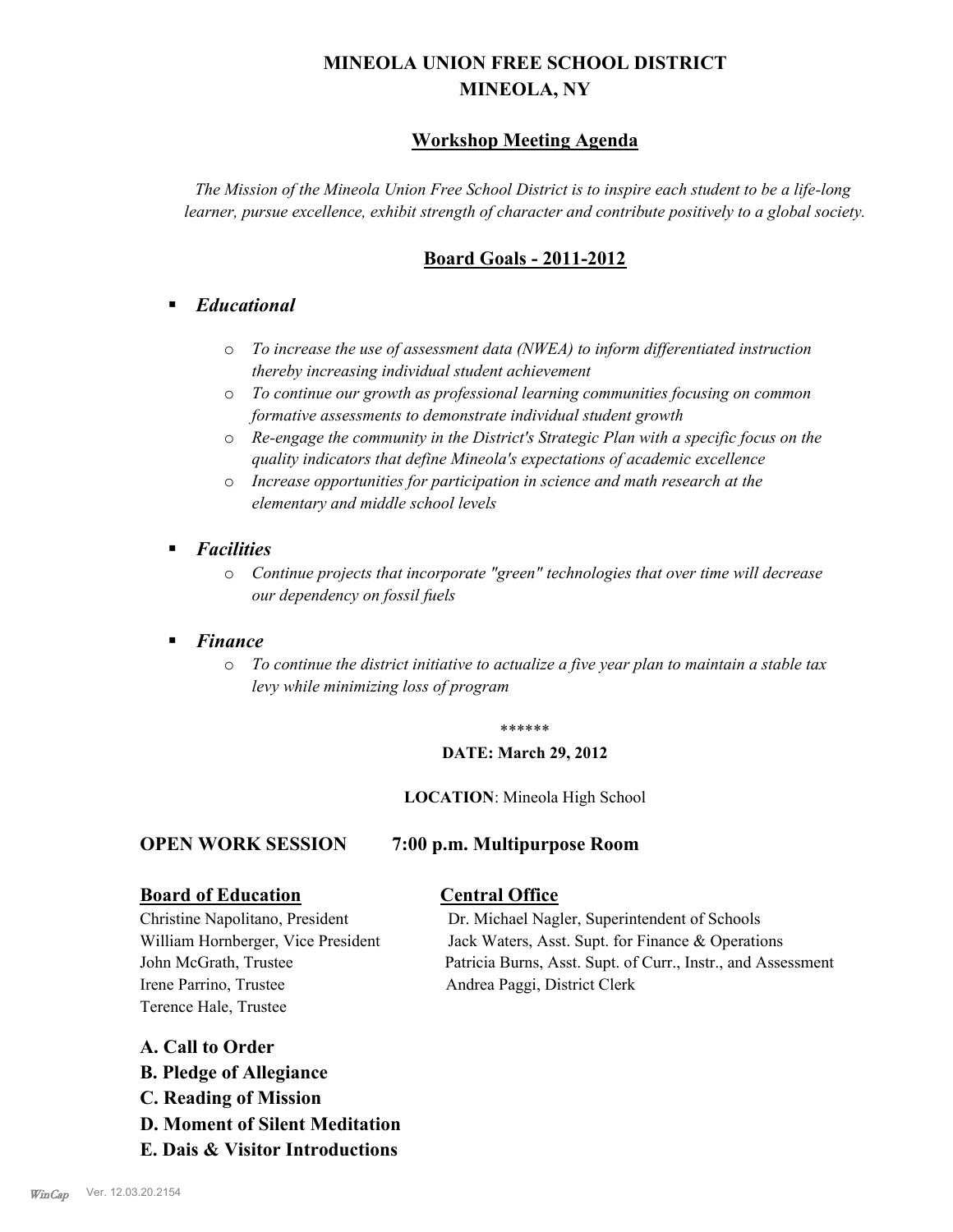# **F. High School Student Organization Report**

# **G. Old Business**

### **H. New Business**

**RESOLUTION#62 -** WHEREAS, the Board of Education of the Mineola Union Free School District desires to enter into a lease-purchase agreement for instructional equipment with Apple Inc. for the acquisition of some 500 iPads, in accordance with section 1725-a of the Education Law; THEREFORE, BE IT RESOLVED THAT the Board of Education of the Mineola Union Free School District hereby authorizes and approves the Master Lease Purchase Agreement with Apple Inc. and all Exhibits, Schedules and Addenda thereto ("Agreement"), pursuant to section 1725-a of the Education Law; and BE IT FURTHER RESOLVED THAT, upon receipt of the Commissioner of Education's written approval of the said lease-purchase agreement, the Board of Education authorizes the Superintendent of Schools to execute the Agreement on behalf of the Board and to execute such additional documents required to be delivered in connection with said Agreement.

| <b>Motion:</b><br>Second: |     |
|---------------------------|-----|
| Yes:                      | No: |
|                           |     |
|                           |     |
|                           |     |
|                           |     |
| Passed:                   |     |

### **I. Consensus Agenda**

**RESOLUTION #63-BE IT RESOLVED** that the Board of Education approves the consensus agenda items I.1.a.. through I.2.b.3, as presented.

| <b>Motion:</b><br>Second: |     |
|---------------------------|-----|
| Yes:                      | No: |
|                           |     |
|                           |     |
| Passed:                   |     |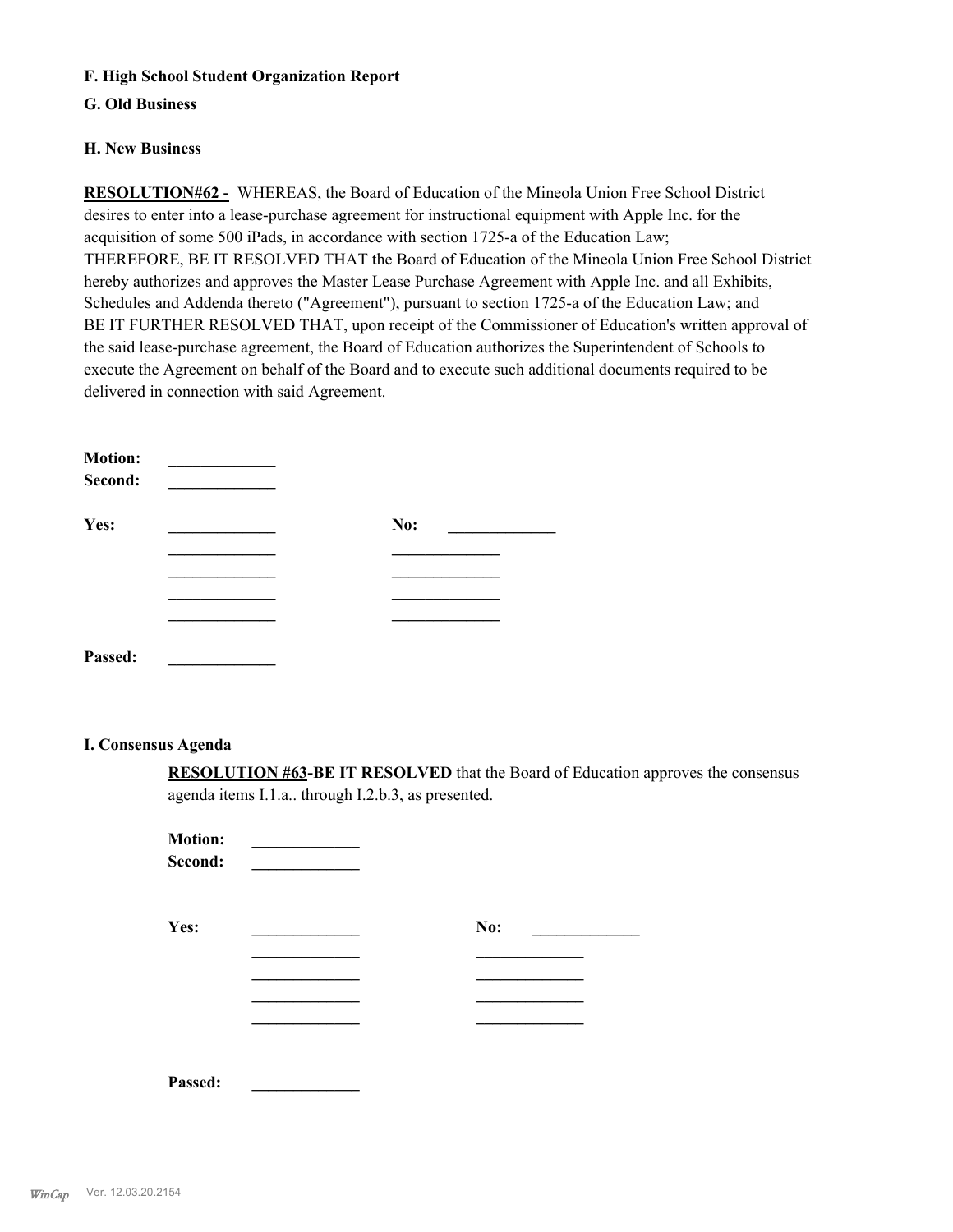# 1. **Instruction**

- a. Appointments 45 Day Subs
- The Board of Education approves the appointment of Michelle Topel, to the position of 45 Day Substitute Teacher for Lisa Fiocco, starting approximately 3/30/2012 to on or before June 30, 2012. Salary: \$100 per day for 45 days, Day 46 contract salary BA, Step 1, \$58,123 pro rated. 1.

# 2. **Civil Service**

# a. Appointments

- That the Board of Education approve the appointment of Shannon Bradley, to the position of Nurse Sub effective April 2, 2012. Salary will be at a daily rate of \$125. 1.
- That the Board of Education approve the appointment of Karen Obidienzo to the position of Nurse Sub, effective April 2, 2012. Salary will be at a daily rate of \$125. 2.

# b. Leave(s) of Absence

- That the Board of Education approve the paid Medical Leave of Absence to Stephen Graf, 10 Month Bus Driver, effective February 27, 2012. Mr. Graf has not yet been able to return to his position and is under his doctor's care. 1.
- That the Board of Education approve the paid Medical Leave of Absence for Francisco Espinal, Custodian at the Willis Avenue School, effective March 23, 2012. His return date will be determined by his doctor after his surgery. 2.
- That the Board of Education approve the paid Medical Leave of Absence due to family illness to Ronald Pierrot, Bus Driver, effective April 16, 2012 through April 27, 2012. 3.

# **J. Superintendent's Report**

| K. Executive Session Time:<br>p.m. |  |  |     |  |
|------------------------------------|--|--|-----|--|
| <b>Motion:</b><br>Second:          |  |  |     |  |
| Yes:                               |  |  | No: |  |
|                                    |  |  |     |  |
| Passed:                            |  |  |     |  |